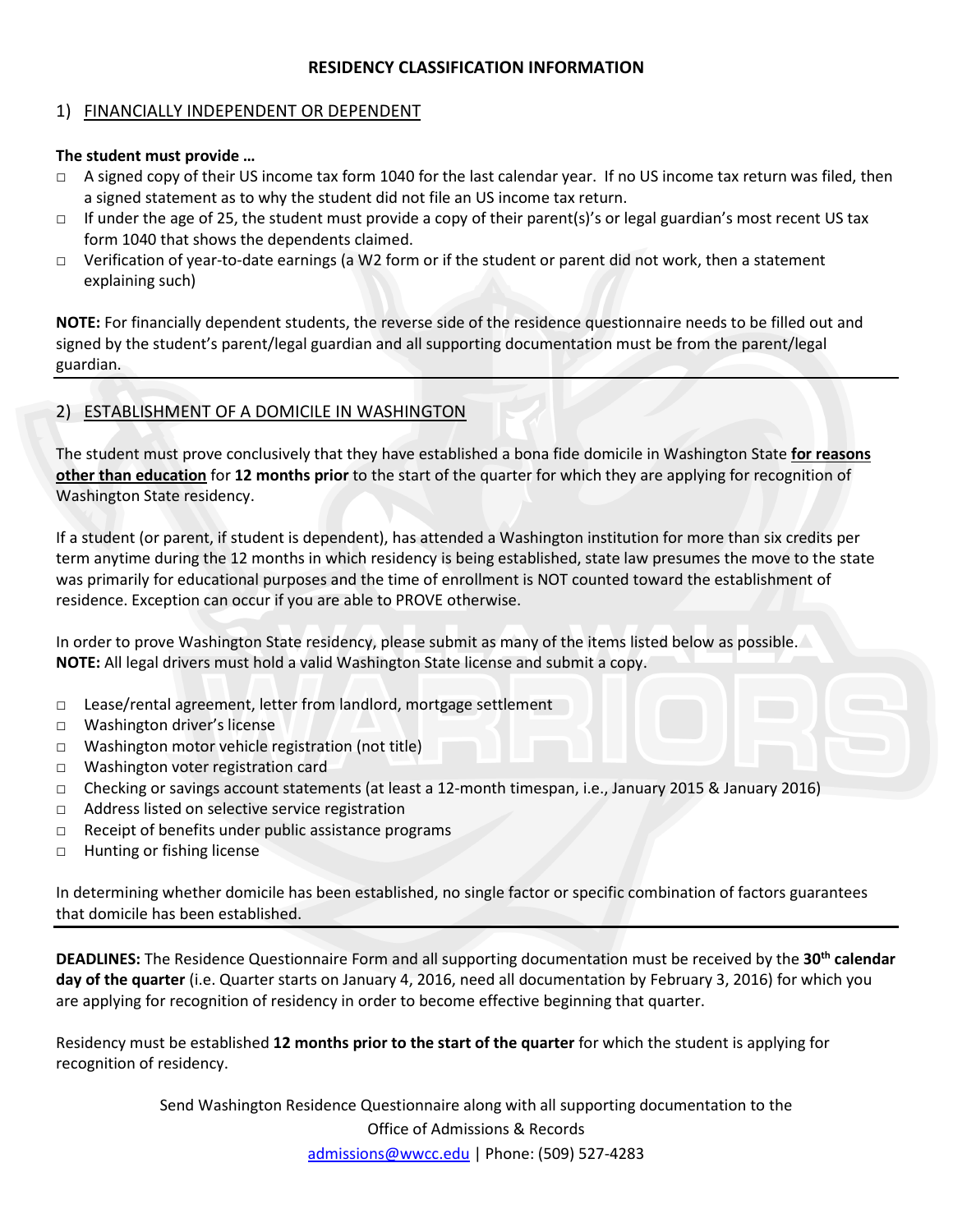#### **Washington Residence Questionnaire**

Directions: Please print clearly and answer each question. Incomplete or illegible forms cannot be considered and will be returned. Falsification or<br>intentionally erroneous information is subject to perjury under the laws

**SECTION 1** 

| ו וטווטבט<br>Name (Last, First, MI)                                                                                                                                                                                                                                                                                                                                                                                                                                                                                                                                                                                                                                                                                                                                                                                                                                                                   | Day Phone Number           |                                                                                                                                                              | FOR OFFICE USE ONLY                                                                              |                       |                                                                                                      |  |  |  |  |  |
|-------------------------------------------------------------------------------------------------------------------------------------------------------------------------------------------------------------------------------------------------------------------------------------------------------------------------------------------------------------------------------------------------------------------------------------------------------------------------------------------------------------------------------------------------------------------------------------------------------------------------------------------------------------------------------------------------------------------------------------------------------------------------------------------------------------------------------------------------------------------------------------------------------|----------------------------|--------------------------------------------------------------------------------------------------------------------------------------------------------------|--------------------------------------------------------------------------------------------------|-----------------------|------------------------------------------------------------------------------------------------------|--|--|--|--|--|
|                                                                                                                                                                                                                                                                                                                                                                                                                                                                                                                                                                                                                                                                                                                                                                                                                                                                                                       |                            |                                                                                                                                                              |                                                                                                  |                       | Type                                                                                                 |  |  |  |  |  |
| Address (Street, State, Zip)                                                                                                                                                                                                                                                                                                                                                                                                                                                                                                                                                                                                                                                                                                                                                                                                                                                                          |                            |                                                                                                                                                              | Student ID Number                                                                                |                       | <b>Status</b>                                                                                        |  |  |  |  |  |
| E-mail Address                                                                                                                                                                                                                                                                                                                                                                                                                                                                                                                                                                                                                                                                                                                                                                                                                                                                                        | Birth City, State, Country |                                                                                                                                                              | <b>Birth Date</b>                                                                                | Age                   | _lDEP<br><b>JINDEP</b><br><b>Today's Date</b>                                                        |  |  |  |  |  |
| 1. Last high school attended                                                                                                                                                                                                                                                                                                                                                                                                                                                                                                                                                                                                                                                                                                                                                                                                                                                                          | State                      |                                                                                                                                                              |                                                                                                  |                       | <b>Effective Date</b>                                                                                |  |  |  |  |  |
| 2. For what term are you now seeking                                                                                                                                                                                                                                                                                                                                                                                                                                                                                                                                                                                                                                                                                                                                                                                                                                                                  | Winter                     | Spring                                                                                                                                                       | Summer                                                                                           | Resident Non-Resident |                                                                                                      |  |  |  |  |  |
| residence classification?                                                                                                                                                                                                                                                                                                                                                                                                                                                                                                                                                                                                                                                                                                                                                                                                                                                                             |                            |                                                                                                                                                              |                                                                                                  |                       |                                                                                                      |  |  |  |  |  |
| If you have previously applied at this institution for a change in residence status, indicate: Term ___________ Year                                                                                                                                                                                                                                                                                                                                                                                                                                                                                                                                                                                                                                                                                                                                                                                  |                            |                                                                                                                                                              |                                                                                                  |                       |                                                                                                      |  |  |  |  |  |
|                                                                                                                                                                                                                                                                                                                                                                                                                                                                                                                                                                                                                                                                                                                                                                                                                                                                                                       |                            |                                                                                                                                                              |                                                                                                  |                       |                                                                                                      |  |  |  |  |  |
| 3. Class Standing: Undergraduate Graduate Professional School: _________                                                                                                                                                                                                                                                                                                                                                                                                                                                                                                                                                                                                                                                                                                                                                                                                                              |                            |                                                                                                                                                              |                                                                                                  |                       | Residence Classification Officer                                                                     |  |  |  |  |  |
| Continuing Student<br>4. At this Institution, you are or will be enrolled as a: New Student<br>Returning Former Student<br>If continuing or former student, give number of credit hours for which you were registered during each of the last three terms and identify each term by session and year:<br>Credits Term Term Year Year   Credits Term   Term Year   Credits   Term   Term   Term   Year   Year                                                                                                                                                                                                                                                                                                                                                                                                                                                                                          |                            |                                                                                                                                                              |                                                                                                  |                       |                                                                                                      |  |  |  |  |  |
|                                                                                                                                                                                                                                                                                                                                                                                                                                                                                                                                                                                                                                                                                                                                                                                                                                                                                                       |                            |                                                                                                                                                              |                                                                                                  |                       |                                                                                                      |  |  |  |  |  |
| 5. Country of citizenship:                                                                                                                                                                                                                                                                                                                                                                                                                                                                                                                                                                                                                                                                                                                                                                                                                                                                            |                            |                                                                                                                                                              | 5a. Do you hold permanent or temporary resident immigration status?<br>$\vert$ No<br>Yes         |                       |                                                                                                      |  |  |  |  |  |
| If not USA, answer 5a, 5b and 5c.                                                                                                                                                                                                                                                                                                                                                                                                                                                                                                                                                                                                                                                                                                                                                                                                                                                                     |                            | 5b. Do you hold "Refugee-Parolee," "Conditional Entrant" or PRUCOL status?                                                                                   |                                                                                                  |                       |                                                                                                      |  |  |  |  |  |
|                                                                                                                                                                                                                                                                                                                                                                                                                                                                                                                                                                                                                                                                                                                                                                                                                                                                                                       |                            |                                                                                                                                                              |                                                                                                  |                       | No<br>Yes                                                                                            |  |  |  |  |  |
|                                                                                                                                                                                                                                                                                                                                                                                                                                                                                                                                                                                                                                                                                                                                                                                                                                                                                                       |                            |                                                                                                                                                              | 5c. Do you hold a visa classification of A, E, G, H-1, I, K, or L?                               |                       |                                                                                                      |  |  |  |  |  |
| Note: An immigrant refugee, and the spouse and dependent children of                                                                                                                                                                                                                                                                                                                                                                                                                                                                                                                                                                                                                                                                                                                                                                                                                                  |                            |                                                                                                                                                              | No<br><b>Yes</b><br>If yes to any of the above, you must attach a copy of both sides of Resident |                       |                                                                                                      |  |  |  |  |  |
| such refugee, may be exempted from paying the nonresident tuition fees<br>differential if the refugee (a) is on parole status, (b) has received an                                                                                                                                                                                                                                                                                                                                                                                                                                                                                                                                                                                                                                                                                                                                                    |                            | Alien Card, Form I-94, or other documentation. (If you are not a citizen of the<br>United States and do not hold permanent or temporary resident immigration |                                                                                                  |                       |                                                                                                      |  |  |  |  |  |
| immigrant visa, or (c) has applied for U.S. citizenship.                                                                                                                                                                                                                                                                                                                                                                                                                                                                                                                                                                                                                                                                                                                                                                                                                                              |                            | status, "Refugee-Parolee", "Conditional Entrant", PRUCOL status or an A, E,<br>G, H-1, I, K, or L visa, you cannot be classified as a resident.)             |                                                                                                  |                       |                                                                                                      |  |  |  |  |  |
| 6. Have you received financial assistance from a state governmental unit or agency<br>during the past twelve months?                                                                                                                                                                                                                                                                                                                                                                                                                                                                                                                                                                                                                                                                                                                                                                                  |                            | If yes, indicate state, agency, type of assistance, disbursement dates, etc.                                                                                 |                                                                                                  |                       |                                                                                                      |  |  |  |  |  |
|                                                                                                                                                                                                                                                                                                                                                                                                                                                                                                                                                                                                                                                                                                                                                                                                                                                                                                       | <b>No</b>                  |                                                                                                                                                              |                                                                                                  |                       |                                                                                                      |  |  |  |  |  |
| If yes, indicate state, agency, type of assistance, disbursement dates, etc.<br>7. Will you be receiving state financial assistance during the next twelve months?                                                                                                                                                                                                                                                                                                                                                                                                                                                                                                                                                                                                                                                                                                                                    |                            |                                                                                                                                                              |                                                                                                  |                       |                                                                                                      |  |  |  |  |  |
| Yes<br>No.                                                                                                                                                                                                                                                                                                                                                                                                                                                                                                                                                                                                                                                                                                                                                                                                                                                                                            |                            |                                                                                                                                                              |                                                                                                  |                       |                                                                                                      |  |  |  |  |  |
| <b>SECTION 2</b>                                                                                                                                                                                                                                                                                                                                                                                                                                                                                                                                                                                                                                                                                                                                                                                                                                                                                      |                            |                                                                                                                                                              |                                                                                                  |                       |                                                                                                      |  |  |  |  |  |
| 1. Are you applying for resident status as a dependent<br>If yes, your parent or legal guardian must complete SECTION 3 of this form, providing proof of his/her<br>student whose parent or court -appointed legal guardian<br>Washington domicile and all requested supporting documentation. Verification of your dependent status<br>has maintained a bona fide domicile in the State of<br>must be documented by submitting a true and correct copy of your parent's or legal guardian's state and<br>federal income tax return for the most recent tax year. The extent of the disclosure required concerning<br>Washington for at least one year?<br>the parent's or legal guardian's state and federal tax returns is limited to the listing of dependents claimed<br>and the signature of the taxpayer and shall not require disclosure of financial information contained in the<br>returns. |                            |                                                                                                                                                              |                                                                                                  |                       |                                                                                                      |  |  |  |  |  |
| 2. Are you applying for resident status as a financially<br>Independent student?                                                                                                                                                                                                                                                                                                                                                                                                                                                                                                                                                                                                                                                                                                                                                                                                                      |                            |                                                                                                                                                              |                                                                                                  |                       | If yes, you must complete Section 3 of this form and provide all requested supporting documentation. |  |  |  |  |  |
| <b>No</b><br>  Yes                                                                                                                                                                                                                                                                                                                                                                                                                                                                                                                                                                                                                                                                                                                                                                                                                                                                                    |                            |                                                                                                                                                              |                                                                                                  |                       |                                                                                                      |  |  |  |  |  |
| 2a. Student's Sworn Statement:<br>I have not been and will not be claimed as an exemption for federal Income tax purposes by any person except myself or my spouse for the current calendar year and for the<br>calendar year immediately prior to the year in which this application is made; and I have not received and will not receive financial assistance in cash or in kind of an amount<br>equal to or greater than that which would qualify me to be claimed as an exemption for income tax purposes by any person except myself or my spouse during the current<br>year and for the calendar year immediately prior to the year in which this application is made.                                                                                                                                                                                                                         |                            |                                                                                                                                                              |                                                                                                  |                       |                                                                                                      |  |  |  |  |  |
| Signature<br>Date                                                                                                                                                                                                                                                                                                                                                                                                                                                                                                                                                                                                                                                                                                                                                                                                                                                                                     |                            |                                                                                                                                                              |                                                                                                  |                       |                                                                                                      |  |  |  |  |  |
| 2b. To further substantiate your financial Independence, you are required to submit appropriate documentation.<br>A true and correct copy of your state and federal income tax return for the calendar year immediately prior to the year in which this application is made. If you did not file a state or federal                                                                                                                                                                                                                                                                                                                                                                                                                                                                                                                                                                                   |                            |                                                                                                                                                              |                                                                                                  |                       |                                                                                                      |  |  |  |  |  |
| income tax return because of minimal or no taxable income, documented information concerning the receipt of such nontaxable income must be submitted.<br>A true and correct copy of your W2 form filed for the previous calendar year.<br>٠                                                                                                                                                                                                                                                                                                                                                                                                                                                                                                                                                                                                                                                           |                            |                                                                                                                                                              |                                                                                                  |                       |                                                                                                      |  |  |  |  |  |
| Other documented financial resources. Such other resources may include but are not limited to, the sale of personal or real property, trust fund, state or financial assistance, gifts, or earnings of<br>$\bullet$                                                                                                                                                                                                                                                                                                                                                                                                                                                                                                                                                                                                                                                                                   |                            |                                                                                                                                                              |                                                                                                  |                       |                                                                                                      |  |  |  |  |  |
| the spouse of a married student.<br>If you are 24 or younger, provide a true and correct copy of the first and signature page of the state and federal tax return of your parents, legally appointed guardians, or person or persons who<br>٠<br>have legal custody of you for the calendar year immediately prior to the year in which this application is made. The extent of the disclosure required concerning the parent's or legal guardian's<br>state and federal tax returns is limited to the listing of dependents claimed and the signature of the taxpayer and shall not require disclosure of financial information contained in the returns.                                                                                                                                                                                                                                            |                            |                                                                                                                                                              |                                                                                                  |                       |                                                                                                      |  |  |  |  |  |
| Are you on active duty military stationed in the state of Washington or the spouse or dependent of such a person?<br>3.                                                                                                                                                                                                                                                                                                                                                                                                                                                                                                                                                                                                                                                                                                                                                                               |                            |                                                                                                                                                              | <b>No</b><br>res                                                                                 |                       |                                                                                                      |  |  |  |  |  |
| Did you spend at least 75% of both your junior & senior years in a Washington state high school, and did you enroll in college within 6 months of leaving high school, and were<br>4.<br>$\blacksquare$<br>your parents/legal guardians domiciled in Washington for at least 1 year within the 5-year period before you graduated from high school?<br><b>Yes</b>                                                                                                                                                                                                                                                                                                                                                                                                                                                                                                                                     |                            |                                                                                                                                                              |                                                                                                  |                       |                                                                                                      |  |  |  |  |  |